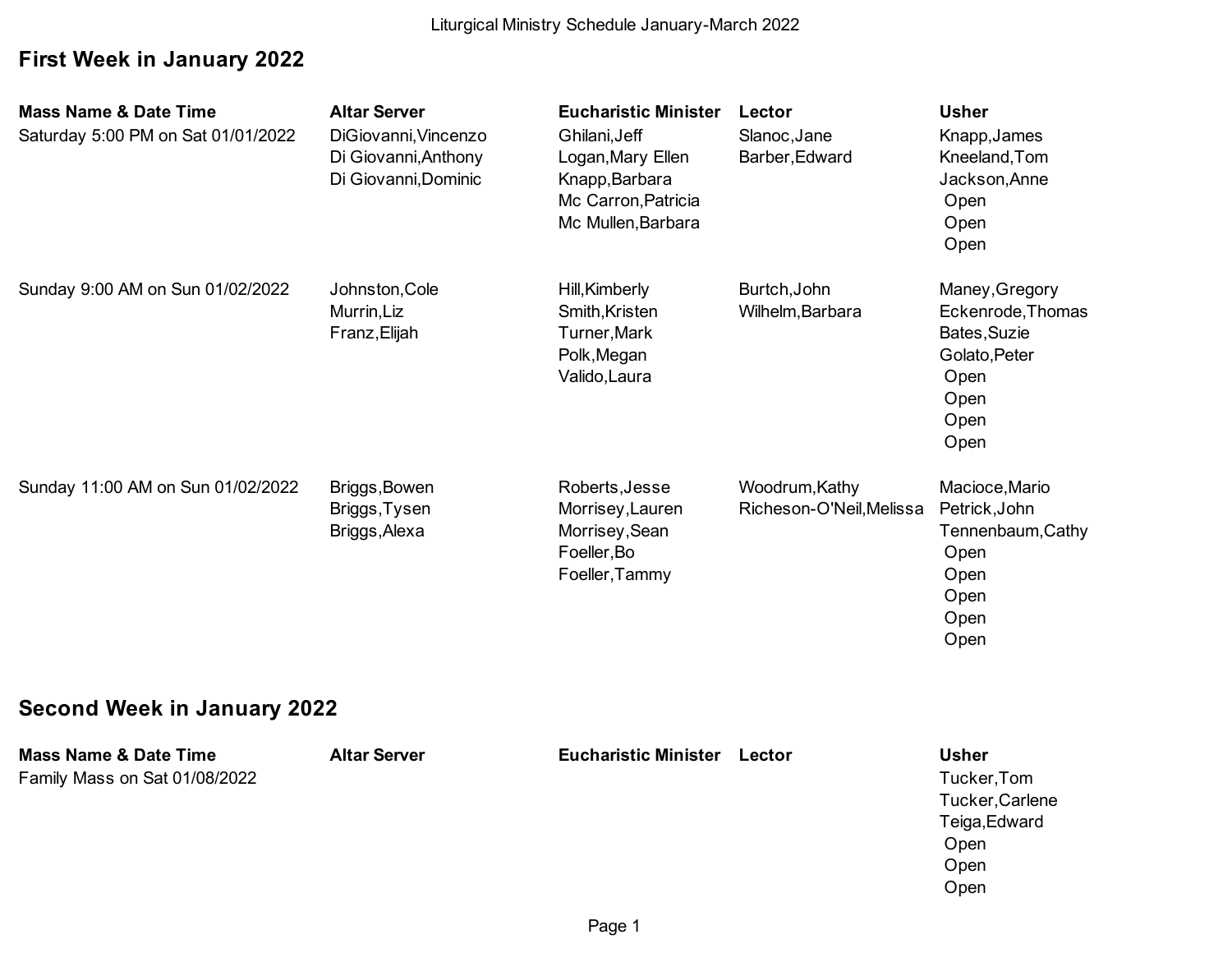| Sunday 9:00 AM on Sun 01/09/2022  | Warner, Sophia<br>Ridgway, Mason<br>Ridgway, Mareck | Goodrich, Merry Lea<br>Yingling, Jacqueline<br>Alexander, Rita<br>Hodges, John<br>Gold, Jenny | Kleysteuber, Peter<br>Smith, Mike    | Leatherman, Andrew<br>Jewell, Steve<br>Gerker, Jerry<br>Rowe, Mitch<br>Open<br>Open<br>Open<br>Open |
|-----------------------------------|-----------------------------------------------------|-----------------------------------------------------------------------------------------------|--------------------------------------|-----------------------------------------------------------------------------------------------------|
| Sunday 11:00 AM on Sun 01/09/2022 | Farrell, Anne<br>Farrell, Maggie<br>Carey, Anna     | Halloy, Mackenzie<br>Lamantia, Ann<br>Simpson, Amy<br>Simpson, Tony<br>Bohman, Jay            | Mecklenborg, Mark<br>Renker, Kenneth | Reed, Becky<br>Buechner, Robert<br>Sarka, Chris<br>Open<br>Open<br>Open<br>Open<br>Open             |

# **Third Week in January 2022**

| <b>Mass Name &amp; Date Time</b><br>Saturday 5:00 PM on Sat 01/15/2022 | <b>Altar Server</b><br>Luffler, Lincoln<br>Luffler, Jude<br>Luffler, Reid | <b>Eucharistic Minister</b><br>Szmania, Jackie<br>Luffler, Chris<br>Mayer, Daniel<br>Owens, Monica<br>Rubadue, Julie | Lector<br>Samborsky, Mark<br>Madachy, Mary | <b>Usher</b><br>Jackson, Anne<br>Kneeland, Tom<br>Mc Carron, Patricia<br>Knapp, James<br>Open<br>Open |
|------------------------------------------------------------------------|---------------------------------------------------------------------------|----------------------------------------------------------------------------------------------------------------------|--------------------------------------------|-------------------------------------------------------------------------------------------------------|
| Sunday 9:00 AM on Sun 01/16/2022                                       | Franz, Elijah<br>Murrin, Liz<br>Franz, Noah                               | Franz, Mary<br>Franz, Greg<br>Eckenrode, Mary<br>Rowe, Trey<br>Louder, Terri                                         | Genton, Bob<br>Davidson, Dale Anne         | Miller, Laura<br>Sabol, George<br>Pederson, Bill<br>Open<br>Open<br>Open<br>Open<br>Open              |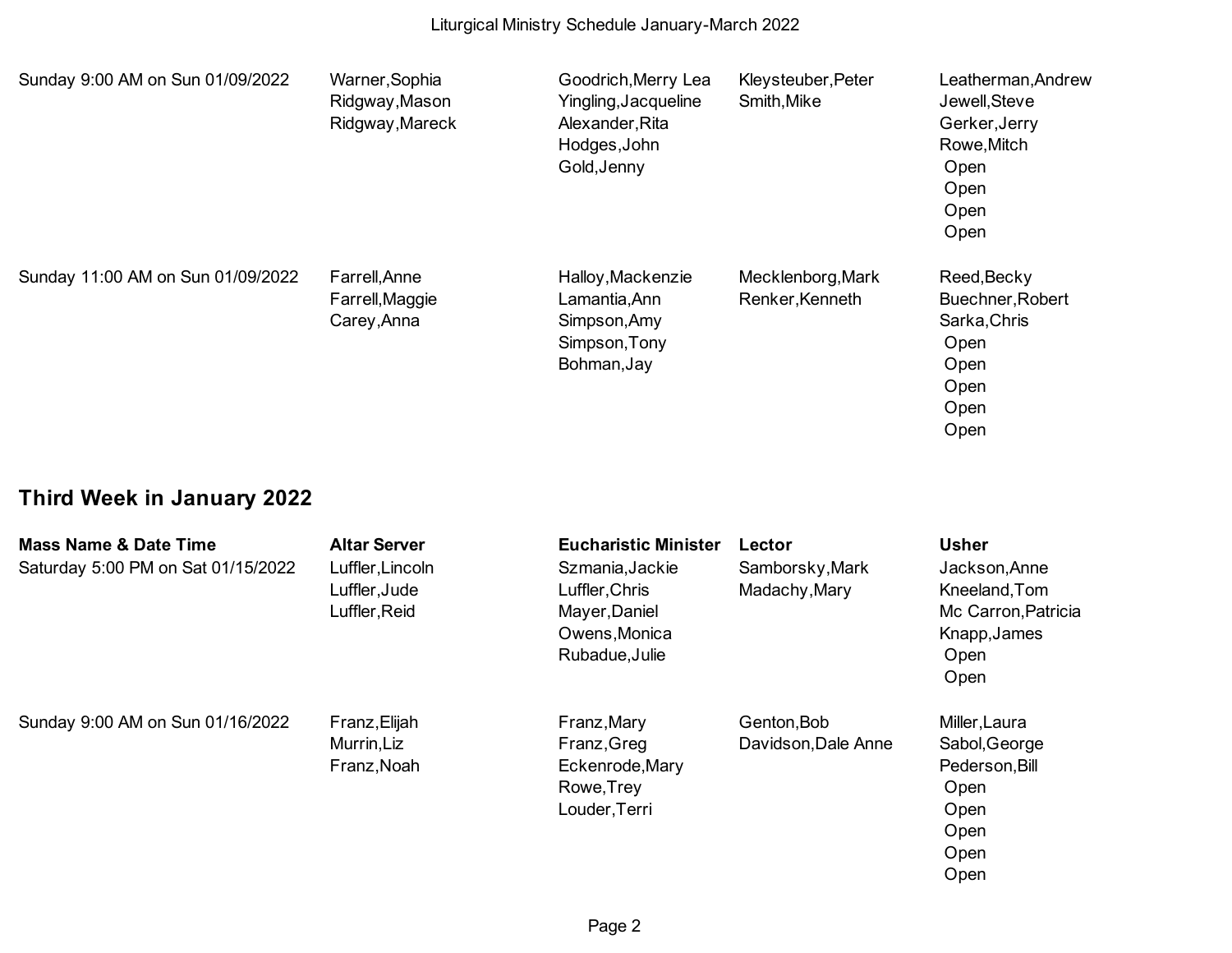| Sunday 11:00 AM on Sun 01/16/2022                                      | Clear, Anna<br>Clear, Camden<br>Briggs, Gavin                                  | Milburn, Jason<br>Petry, Marise<br>Byrom, Robert<br>Byrom, Angela<br>Weise, Kenneth                               | Doty, Steve<br>Doty, Sandra             | Tennenbaum, Cathy<br>Butzer, George<br>Nettler, Dan<br>Open<br>Open<br>Open<br>Open<br>Open         |
|------------------------------------------------------------------------|--------------------------------------------------------------------------------|-------------------------------------------------------------------------------------------------------------------|-----------------------------------------|-----------------------------------------------------------------------------------------------------|
| <b>Fourth Week in January 2022</b>                                     |                                                                                |                                                                                                                   |                                         |                                                                                                     |
| <b>Mass Name &amp; Date Time</b><br>Saturday 5:00 PM on Sat 01/22/2022 | <b>Altar Server</b><br>Mahadanaarachchi, Nevan<br>Mason, Kiera<br>Weibel, Luke | <b>Eucharistic Minister</b><br>Roberts, Kim<br>Barber, Marg<br>Mulisano, Tom<br>Mulisano, Andrea<br>Hrabak, Linda | Lector<br>Milnes, Leon<br>Milnes, Ellen | <b>Usher</b><br>Tucker, Carlene<br>Tucker, Tom<br>Open<br>Open<br>Open<br>Open                      |
| Sunday 9:00 AM on Sun 01/23/2022                                       | Johnston, Cole<br>Ridgway, Mareck<br>Ridgway, Mason                            | Kehres, Randy<br>Lybarger, Vickie<br>Henley, Richard<br>Pederson, Yvette<br>Ryan, Sarah                           | Lukaszewski, Rita<br>Wilson, Jennie     | Franz, Brian<br>Maney, Gregory<br>Eckenrode, Thomas<br>Bates, Suzie<br>Open<br>Open<br>Open<br>Open |
| Sunday 11:00 AM on Sun 01/23/2022                                      | De Shetler, Colby<br>Valenta, Davis<br>Valenta, Owen                           | Bohman, Martha<br>Bohman, Steve<br>Baker, Jordan<br>Shields, Pamela<br>Starns, Mary Ann                           | George, Beth<br>Koors, Mary             | Macioce, Mario<br>Petrick, John<br>Buechner, Robert<br>Reed, Becky<br>Open<br>Open<br>Open<br>Open  |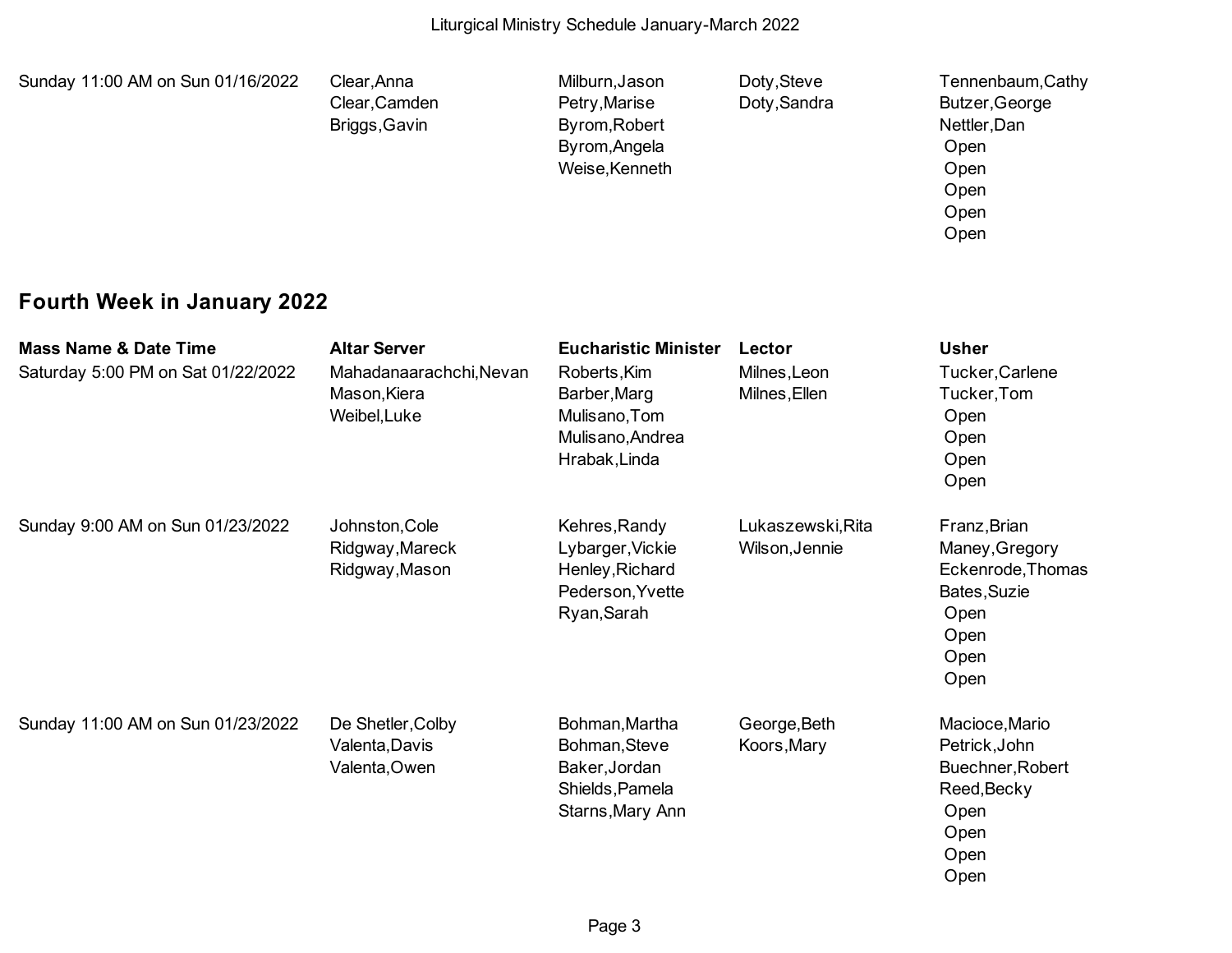# **Last Week in January 2022**

| <b>Mass Name &amp; Date Time</b><br>Saturday 5:00 PM on Sat 01/29/2022 | <b>Altar Server</b><br>Adams, Daniel<br>Maple, Thomas<br>Di Giovanni, Joseph | <b>Eucharistic Minister</b><br>De Witt, Donald<br>Di Giovanni, Jennifer<br>Duncan, Les<br>Duncan, Sharon<br>Mc Mullen, Barbara | Lector<br>Baldwin, Sarah<br>De Witt, Margaret | <b>Usher</b><br>Teiga, Edward<br>Kneeland, Tom<br>Jackson, Anne<br>Open<br>Open<br>Open        |
|------------------------------------------------------------------------|------------------------------------------------------------------------------|--------------------------------------------------------------------------------------------------------------------------------|-----------------------------------------------|------------------------------------------------------------------------------------------------|
| Sunday 9:00 AM on Sun 01/30/2022                                       | Franz, Noah<br>Franz, Elijah<br>Open                                         | Franz, Jolynn<br>Burnkrant, Robert<br>Davidson, Dale Anne<br>Mc Nellie, Beth<br>Nelson, Bonnie                                 | Andriot, Donna<br>Curley, Carletta            | Golato, Peter<br>Jewell, Steve<br>Gerker, Jerry<br>Franz, Greg<br>Open<br>Open<br>Open<br>Open |
| Sunday 11:00 AM on Sun 01/30/2022                                      | Sardo, Joseph<br>Trybus, Annelouise<br>Trybus, Andrew                        | Kenney, Jeff<br>Kenney, Janet<br>Coolidge, Valerie<br>Dutton, Carrie<br>Petry, Jason                                           | O'Donovan, Peggy<br>Bindi, Tom                | Tennenbaum, Cathy<br>Sarka, Chris<br>Nettler, Dan<br>Open<br>Open<br>Open<br>Open<br>Open      |

# **First Week in February 2022**

| <b>Mass Name &amp; Date Time</b>   | <b>Altar Server</b> | <b>Eucharistic Minister</b> | Lector           | <b>Usher</b>        |
|------------------------------------|---------------------|-----------------------------|------------------|---------------------|
| Saturday 5:00 PM on Sat 02/05/2022 | Parmentar, Lena     | Knapp, Barbara              | Mulisano, Andrea | Knapp, James        |
|                                    | Parmentar, Maddie   | Logan, Mary Ellen           | Mulisano, Tom    | Mc Carron, Patricia |
|                                    | Parker, Lauren      | Ghilani, Jeff               |                  | Open                |
|                                    |                     | Open                        |                  | Open                |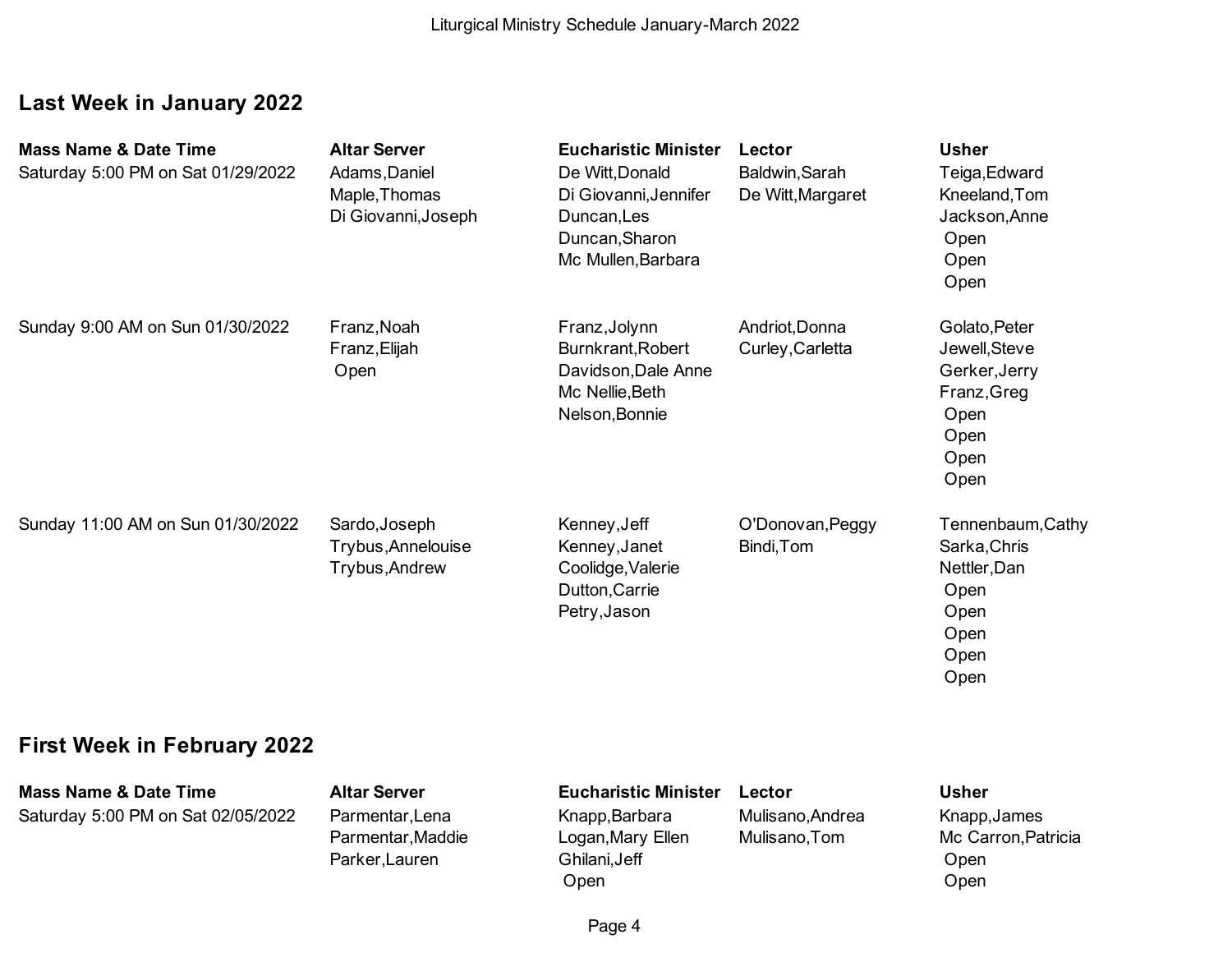#### Liturgical Ministry Schedule January-March 2022

#### Rubadue,Julie **Open**

### Open

| Sunday 9:00 AM on Sun 02/06/2022                                  | Warner, Sophia<br>Murrin, Liz<br>Johnston, Cole             | Tolbert, Diane<br>Turner, Theresa<br>Hickey, Cynthia<br>Koralewski, Constance<br>Flynn, Jim             | Noe, James<br>Blenk, Michael         | Pederson, Bill<br>Sabol, George<br>Miller, Laura<br>Bates, Suzie<br>Open<br>Open<br>Open<br>Open      |
|-------------------------------------------------------------------|-------------------------------------------------------------|---------------------------------------------------------------------------------------------------------|--------------------------------------|-------------------------------------------------------------------------------------------------------|
| Sunday 11:00 AM on Sun 02/06/2022                                 | Bowes, Patrick<br>Malinowski, Kaylyn<br>Malinowski, Madison | De Shetler, Donald<br>Holehouse, William<br>Karpowicz, Gabrielle<br>Hannum, Elliott<br>Hannum, Patricia | <b>Blair, Michele</b><br>Blair, Sean | Butzer, George<br>Buechner, Robert<br>Petrick, John<br>Macioce, Mario<br>Open<br>Open<br>Open<br>Open |
| <b>Second Week in February 2022</b>                               |                                                             |                                                                                                         |                                      |                                                                                                       |
| <b>Mass Name &amp; Date Time</b><br>Family Mass on Sat 02/12/2022 | <b>Altar Server</b><br>TBD                                  | <b>Eucharistic Minister</b><br><b>TBD</b>                                                               | Lector<br>TBD                        | <b>Usher</b><br>Jackson, Anne<br>Kneeland, Tom<br>Teiga, Edward                                       |

Sunday 9:00 AM on Sun 02/13/2022 Ridgway,Mason Turner,Joanne Hodges,John Leatherman,Andrew Ridgway,Mareck Delaney,Mary Pederson,Yvette Maney,Gregory Franz, Elijah Vitale, Dale Eckenrode, Thomas Kelley-Salliotte, Karen Gerker, Jerry Franz, Roberta **International Community** Sewell, Steve

 Open Open Open

 Open Open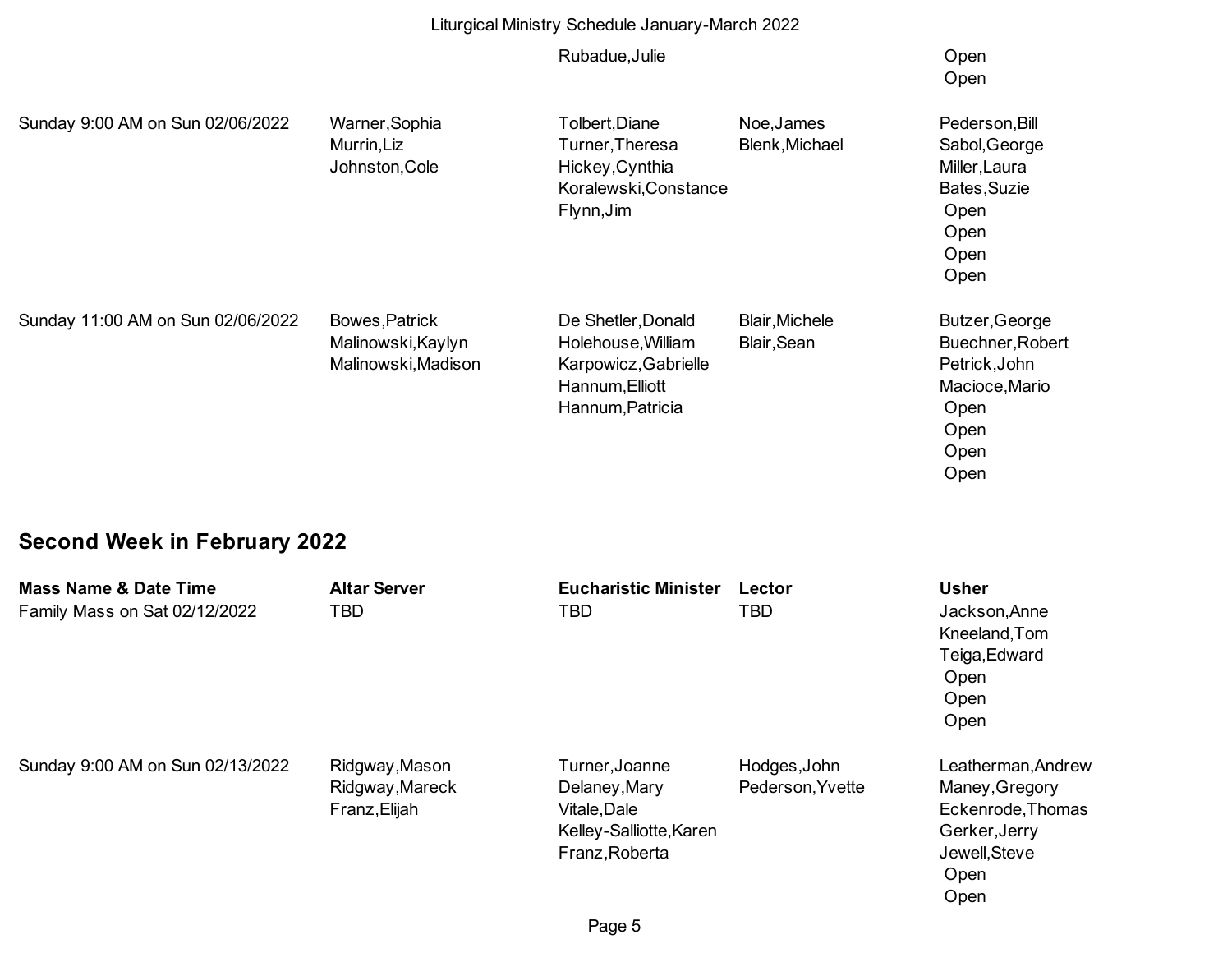Open

| Sunday 11:00 AM on Sun 02/13/2022 | Klingele, Luke<br>Klingele, Andrew | Sarka, Gina<br>Sarka, Chris | Sikora, Teresa<br>Treon, Todd | Tennenbaum, Cathy<br>Nettler, Dan |
|-----------------------------------|------------------------------------|-----------------------------|-------------------------------|-----------------------------------|
|                                   | Klingele, Emma                     | Paluszak, Jacqueline        |                               | Open                              |
|                                   |                                    | Horn, Lisa                  |                               | Open                              |
|                                   |                                    | Dixon, Tammy                |                               | Open                              |
|                                   |                                    |                             |                               | Open                              |
|                                   |                                    |                             |                               | Open                              |
|                                   |                                    |                             |                               | Open                              |
|                                   |                                    |                             |                               |                                   |

# **Third Week in February 2022**

| <b>Mass Name &amp; Date Time</b><br>Saturday 5:00 PM on Sat 02/19/2022 | <b>Altar Server</b><br>Michaels, Luke<br>Michaels, Avery<br>Sloan, Olivia | <b>Eucharistic Minister</b><br>Owens, Monica<br>Mayer, Daniel<br>Madachy, Mary<br>Luffler, Chris<br>Szmania, Jackie | Lector<br>De Witt, Donald<br>De Witt, Margaret | <b>Usher</b><br>Knapp, James<br>Mc Carron, Patricia<br>Open<br>Open<br>Open<br>Open  |
|------------------------------------------------------------------------|---------------------------------------------------------------------------|---------------------------------------------------------------------------------------------------------------------|------------------------------------------------|--------------------------------------------------------------------------------------|
| Sunday 9:00 AM on Sun 02/20/2022                                       | Johnston, Cole<br>Franz, Noah<br>Open                                     | Polk, Megan<br>Turner, Mark<br>Hill, Kimberly<br>Gold, Jenny<br>Alexander, Rita                                     | Miller, Laura<br>Turner, Joanne                | Bates, Suzie<br>Franz, Greg<br>Golato, Peter<br>Open<br>Open<br>Open<br>Open<br>Open |
| Sunday 11:00 AM on Sun 02/20/2022                                      | Bailey, Luke<br>Morrisey, Corbin<br>Briggs, Alexa                         | Murrin, Arlene<br>Towne, Helen<br>Burke, Debbie<br>Foeller, Tammy<br>Foeller, Bo                                    | Bateman, Bob<br>Fox, Susan                     | Macioce, Mario<br>Petrick, John<br>Buechner, Robert<br>Sarka, Chris<br>Open<br>Open  |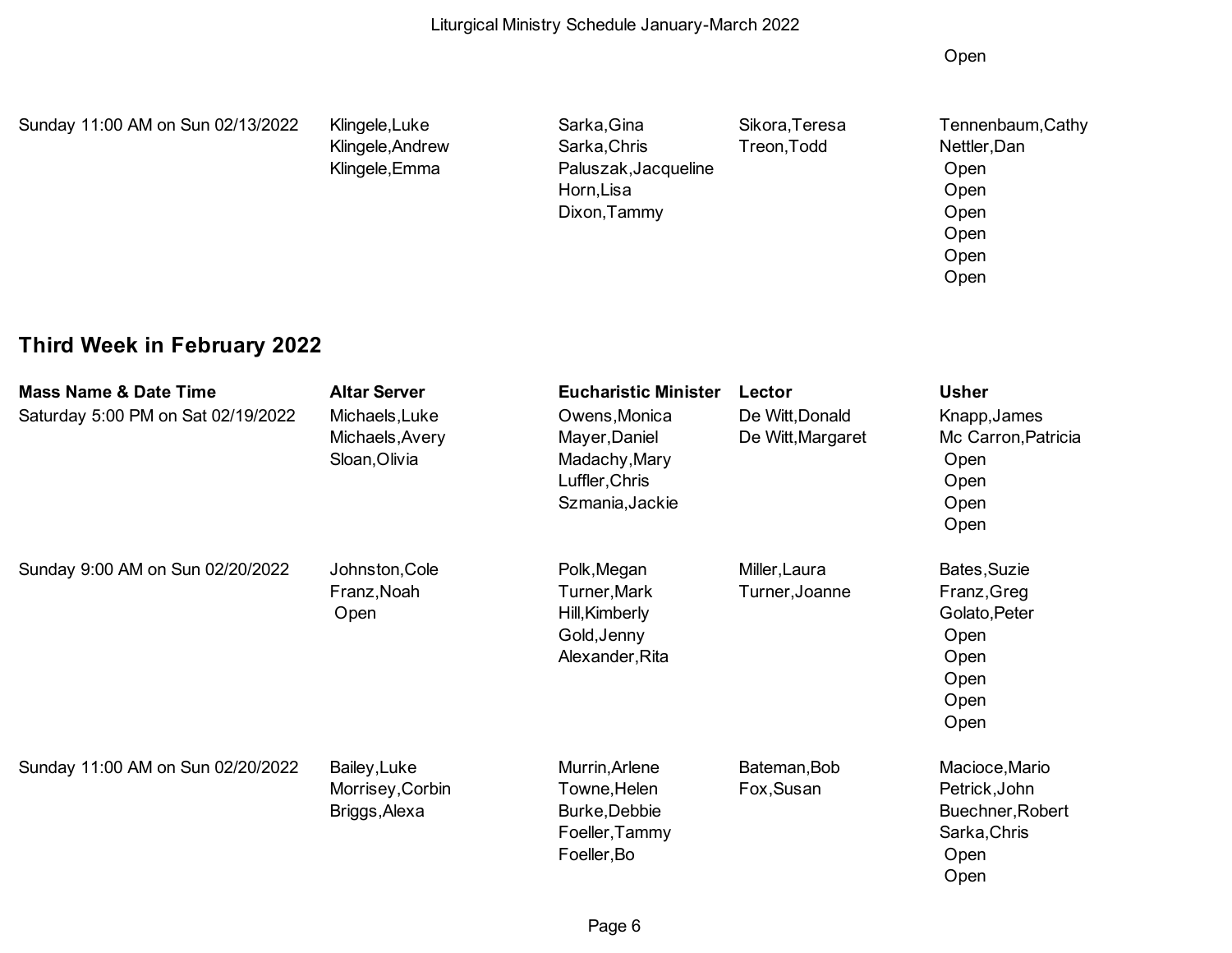Open Open

# **Fourth Week in February 2022**

| <b>Mass Name &amp; Date Time</b><br>Saturday 5:00 PM on Sat 02/26/2022 | <b>Altar Server</b><br>Di Giovanni, Dominic<br>Di Giovanni, Joseph<br>Di Giovanni, Anthony | <b>Eucharistic Minister</b><br>Hrabak, Linda<br>Barber, Marg<br>Roberts, Kim<br>Mc Mullen, Barbara<br>Rubadue, Julie | Lector<br>Barber, Edward<br>Di Giovanni, Jennifer | <b>Usher</b><br>Kneeland, Tom<br>Jackson, Anne<br>Open<br>Open<br>Open<br>Open                           |
|------------------------------------------------------------------------|--------------------------------------------------------------------------------------------|----------------------------------------------------------------------------------------------------------------------|---------------------------------------------------|----------------------------------------------------------------------------------------------------------|
| Sunday 9:00 AM on Sun 02/27/2022                                       | Ridgway, Mason<br>Ridgway, Mareck<br>Open                                                  | Valido, Laura<br>Smith, Kristen<br>Yingling, Jacqueline<br>Goodrich, Merry Lea<br>Genton, Bob                        | Wilhelm, Barbara<br>Burtch, John                  | Arnold, Mark<br>Gerker, Jerry<br>Eckenrode, Thomas<br>Open<br>Leatherman, Andrew<br>Open<br>Open<br>Open |
| Sunday 11:00 AM on Sun 02/27/2022                                      | Briggs, Tysen<br>Briggs, Bowen<br>Briggs, Gavin                                            | Roberts, Jesse<br>Bohman, Jay<br>Simpson, Tony<br>Simpson, Amy<br>Lamantia, Ann                                      | Morrisey, Sean<br>Bohman, Martha                  | Tennenbaum, Cathy<br>Nettler, Dan<br>Butzer, George<br>Open<br>Open<br>Open<br>Open<br>Open              |
| <b>First Week in March 2022</b>                                        |                                                                                            |                                                                                                                      |                                                   |                                                                                                          |
| <b>Mass Name &amp; Date Time</b><br>Saturday 5:00 PM on Sat 03/05/2022 | <b>Altar Server</b><br>DiGiovanni, Vincenzo<br>Weibel, Luke                                | <b>Eucharistic Minister</b><br>Duncan, Sharon<br>Duncan, Les                                                         | Lector<br>Samborsky, Mark<br>Mayer, Daniel        | <b>Usher</b><br>Tucker, Tom<br>Tucker, Carlene                                                           |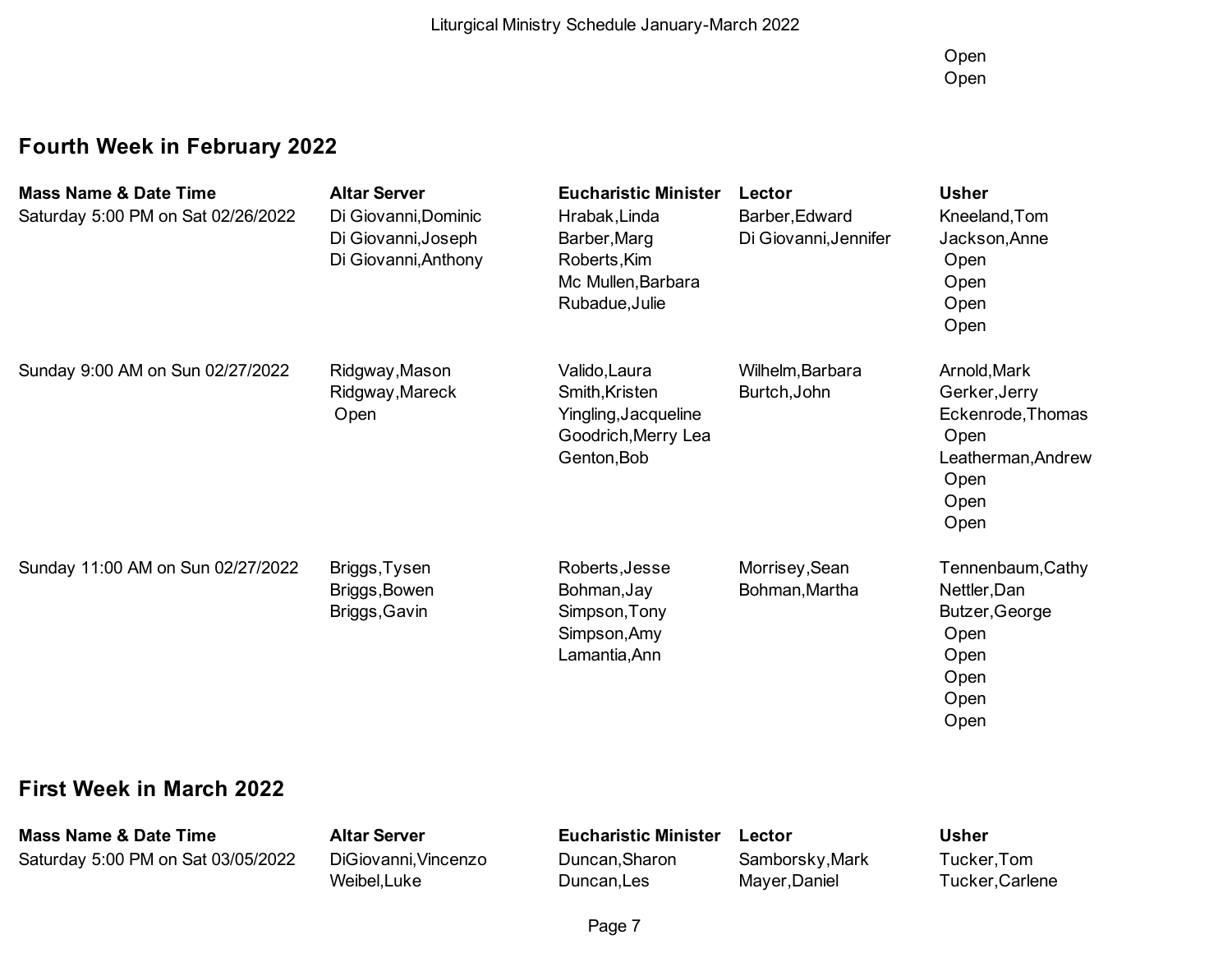|                                                        | Liturgical Ministry Schedule January-March 2022  |                                                                                            |                                       |                                                                                                 |
|--------------------------------------------------------|--------------------------------------------------|--------------------------------------------------------------------------------------------|---------------------------------------|-------------------------------------------------------------------------------------------------|
|                                                        | Mason, Kiera                                     | Ghilani, Jeff<br>Logan, Mary Ellen<br>Knapp, Barbara                                       |                                       | Knapp, James<br>Open<br>Open<br>Open                                                            |
| Sunday 9:00 AM on Sun 03/06/2022                       | Murrin, Liz<br>Warner, Sophia<br>Open            | Louder, Terri<br>Rowe, Trey<br>Eckenrode, Mary<br>Franz, Mary<br>Franz, Greg               | Smith, Mike<br>Kleysteuber, Peter     | Franz, Brian<br>Jewell, Steve<br>Maney, Gregory<br>Bates, Suzie<br>Open<br>Open<br>Open<br>Open |
| Sunday 11:00 AM on Sun 03/06/2022                      | Bailey, Luke<br>Farrell, Maggie<br>Farrell, Anne | Halloy, Mackenzie<br>Weise, Kenneth<br>Petry, Marise<br>Milburn, Jason<br>Starns, Mary Ann | Byrom, Angela<br>Byrom, Robert        | Buechner, Robert<br>Petrick, John<br>Macioce, Mario<br>Open<br>Open<br>Open<br>Open<br>Open     |
| Second Week in March 2022                              |                                                  |                                                                                            |                                       |                                                                                                 |
| Mass Name & Date Time<br>Family Mass on Sat 03/12/2022 | <b>Altar Server</b><br><b>TBD</b>                | <b>Eucharistic Minister</b><br><b>TBD</b>                                                  | Lector<br><b>TBD</b>                  | <b>Usher</b><br>Jackson, Anne<br>Kneeland, Tom<br>Open<br>Open<br>Open<br>Open                  |
| Sunday 9:00 AM on Sun 03/13/2022                       | Franz, Elijah<br>Johnston, Cole<br>Open          | Wilson, Jennie<br>Ryan, Sarah<br>Henley, Richard<br>Lybarger, Vickie<br>Kehres, Randy      | Lukaszewski, Rita<br>Curley, Carletta | Miller, Laura<br>Pederson, Bill<br>Sabol, George<br>Arnold, Mark<br>Open                        |
|                                                        |                                                  | Page 8                                                                                     |                                       |                                                                                                 |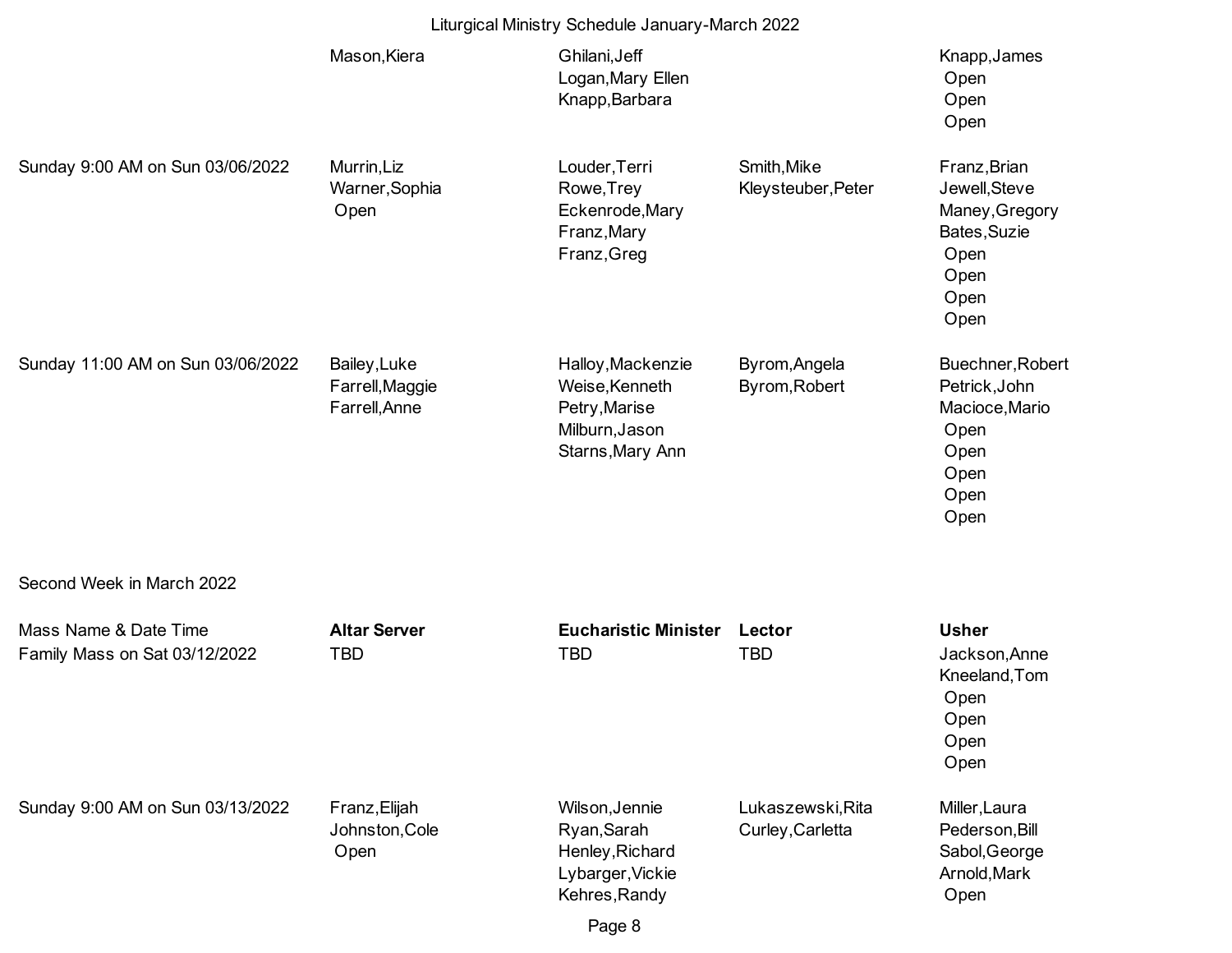Open Open Open

Sunday 11:00 AM on Sun 03/13/2022 Carey,Anna Morrisey,Lauren Coolidge,Valerie Tennenbaum,Cathy

Clear,Anna Shields,Pamela Butzer,George Baker,Jordan **Open** Open Bindi,Tom **Open** 

Clear,Camden Morrisey,Sean Paluszak,Jacqueline Sarka,Chris

 Open Open Open

### **Third Week in March 2022**

| <b>Mass Name &amp; Date Time</b>   | <b>Altar Server</b> | <b>Eucharistic Minister</b> | Lector              | <b>Usher</b>       |
|------------------------------------|---------------------|-----------------------------|---------------------|--------------------|
| Saturday 5:00 PM on Sat 03/19/2022 | Luffler, Reid       | Mulisano, Tom               | Slanoc, Jane        | Knapp, James       |
|                                    | Luffler, Jude       | Mulisano, Andrea            | Baldwin, Sarah      | Tucker, Carlene    |
|                                    | Luffler, Lincoln    | Teiga, Edward               |                     | Tucker, Tom        |
|                                    |                     | Mc Carron, Patricia         |                     | Open               |
|                                    |                     | Szmania, Jackie             |                     | Open               |
|                                    |                     |                             |                     | Open               |
| Sunday 9:00 AM on Sun 03/20/2022   | Ridgway, Mareck     | Nelson, Bonnie              | Davidson, Dale Anne | Leatherman, Andrew |
|                                    | Ridgway, Mason      | Mc Nellie, Beth             | Blenk, Michael      | Gerker, Jerry      |
|                                    | Murrin, Liz         | Franz, Jolynn               |                     | Open               |
|                                    |                     | Flynn, Jim                  |                     | Open               |
|                                    |                     | Koralewski, Constance       |                     | Open               |
|                                    |                     |                             |                     | Jewell, Steve      |
|                                    |                     |                             |                     | Franz, Brian       |
|                                    |                     |                             |                     | Franz, Greg        |
| Sunday 11:00 AM on Sun 03/20/2022  | Valenta, Owen       | Doty, Steve                 | Petry, Jason        | Macioce, Mario     |
|                                    | Valenta, Davis      | Bohman, Steve               | Holehouse, William  | Petrick, John      |
|                                    | De Shetler, Colby   | Bohman, Martha              |                     | Buechner, Robert   |
|                                    |                     | Dutton, Carrie              |                     | Open               |
|                                    |                     | Karpowicz, Gabrielle        |                     | Open               |
|                                    |                     |                             |                     | Open               |